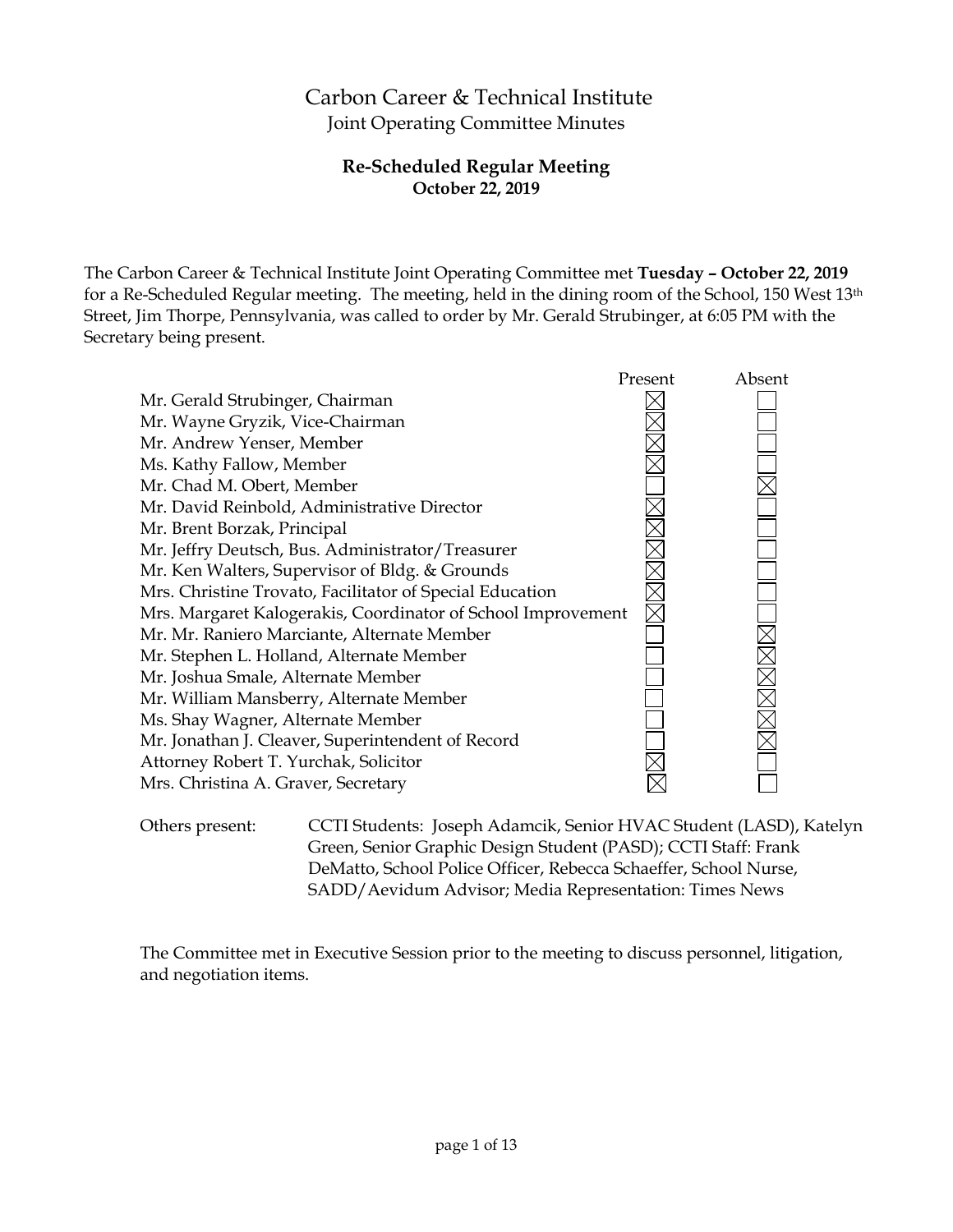# **Approval of Minutes**

MOTION by Mr. Yenser, SECONDED by Ms. Fallow that the following motions be approved:

- A. to approve the Minutes of the July 18, 2019 Regular Meeting.
- B. to approve the Minutes of the September 19, 2019 Regular Meeting.

VOTE: YES - 4 NO - 0 ABSENT - 1 ABSTENTIONS - 0

Motions carried.

### **Courtesy of the Floor to Visitors**

NONE

### **Approval of Treasurer's Reports (September 2019)**

A. MOTION by Ms. Fallow, SECONDED by Mr. Yenser to approve the Treasurer's Report for September 2019 showing a final balance of \$5,035,900.54 in the General Fund, and \$66,901.63 in the Student Activities Account.

| <b>ROLL CALL VOTE:</b>      | Yes | Nο | Absent | Abstain         |
|-----------------------------|-----|----|--------|-----------------|
| Ms. Fallow - Palmerton      |     |    |        |                 |
| Mr. Yenser - Lehighton      |     |    |        |                 |
| Mr. Gryzik - Panther Valley |     |    |        |                 |
| Mr. Obert - Weatherly       |     |    |        |                 |
| Mr. Strubinger - Jim Thorpe |     |    |        |                 |
|                             |     |    |        | Motion carried. |

#### **Approval of Payment of Bills**

A. MOTION by Ms. Fallow, SECONDED by Mr. Gryzik to approve Payment of Bills - General Fund and Other Accounts.

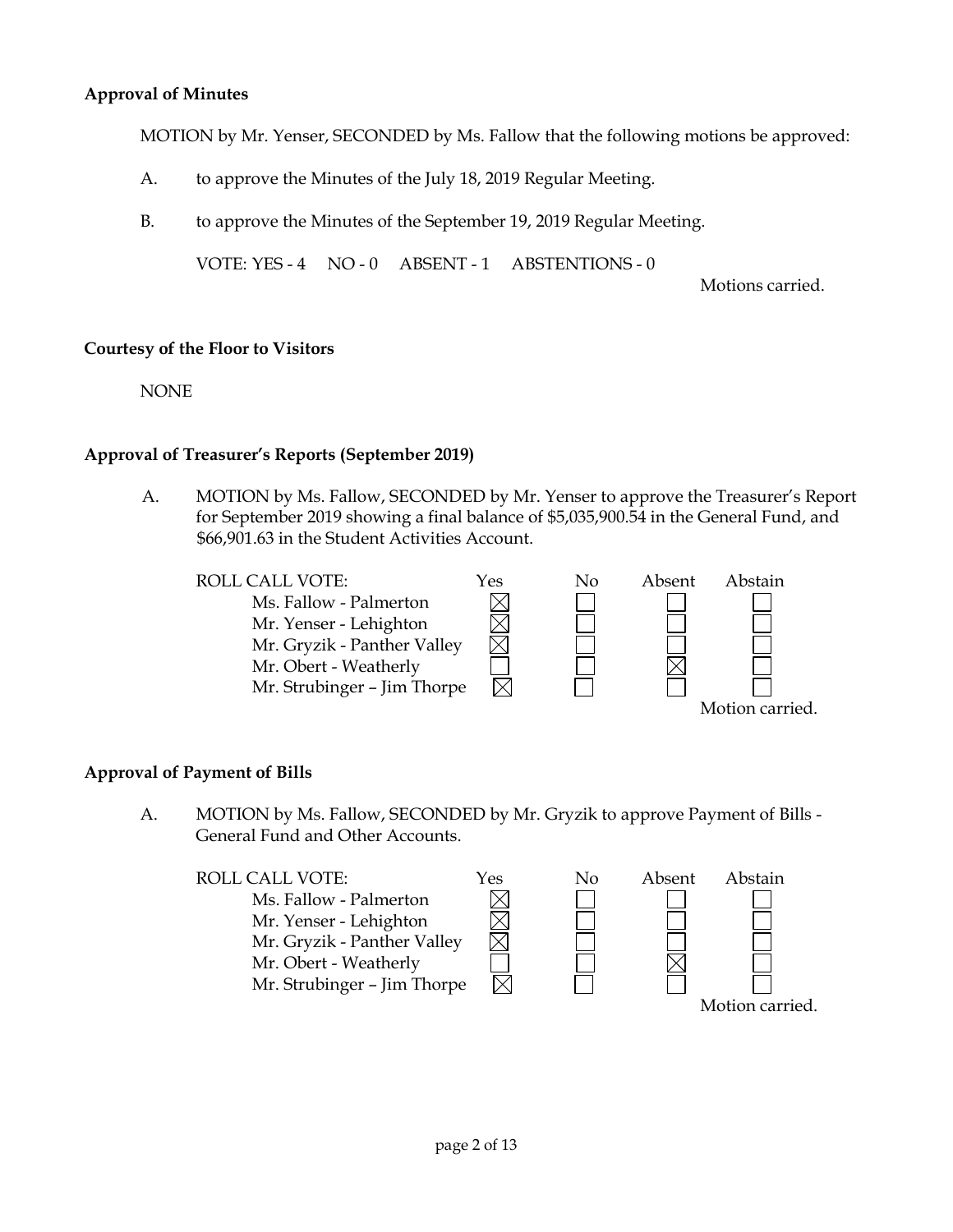# **Administrative Reports**

- A. Director's Report Mr. Dave Reinbold, Administrative Director
	- a. Cabot Oil & Gas Corporation Check Presentation
		- i. Mr. Reinbold shared that State Representative Doyle Heffley visited CCTI with two members of Cabot Oil & Gas Corporation who presented CCTI with a check for \$10,000. The monies are to be utilized to offset student costs. CCTI is looking into utilizing some of the funds to pay for student Cosmetology kits (approximately \$250 each). For the students who would benefit, parents would need to complete a form and document in tax returns. Several of these grants have been presented across the state. Cabot Oil representatives shared that additional monies will be donated next year and possibly the year after. Any of this year's amount that is not utilized may be carried over into next year.
	- b. Mauch Chunk Trust Company Donation
		- i. After allowing the Mauch Chunk Trust Company to utilize CCTI's cafeteria for an outside event, a \$250 donation was received.
	- c. Student Representative(s) Joe Adamcik, HVAC Senior (LASD), Student Council **Secretary** 
		- i. Student Council

Is preparing for Spirit Week, Oct.  $28<sup>th</sup>$  through Nov.  $1<sup>st</sup>$ , with a kick off this week – identifying grade levels - each day students will wear colors assigned for their grade ex. Monday 9<sup>th</sup> graders were wearing Red, Today blue for  $10<sup>th</sup>$ graders etc. Spirit week will end with a dance on Nov. 1st. including live music by our very own Jam Band.

Student council officers were elected and voted into office at the first meeting. Upcoming projects, fundraisers and events were discussed and some already were voted on - continuing our yearly collection of food, assisting with Micah's Back pack, penny wars, pull tabs and adding a collection for a nursing home and possibly other nonprofits.

ii. Interact Rotary Club

Only had one meeting, officers were selected and positions were voted on. The Rotary club will continue their work at the Dimmick Memorial Library. Talked about an International project, no decision yet. The Rotary club will continue to sell beverages during lunch for fund raising and planning on continuing their annual events such as March Madness and Egg Hunt.

iii. Student Forum

This year's Student Forum program will be the same as last years which was alternating months between career readiness and community service. We will have 7 meetings this year with 4 dealing with community service and 3 programs dealing with career readiness. Our first meeting was October 10 at Panther Valley High School. They had a representative from Lehigh Carbon Community College to talk about the college. They also had a person talk to the students about getting ready for college and filling out financial aid paperwork. Our next meeting is November 15 at Weatherwood Nursing Home.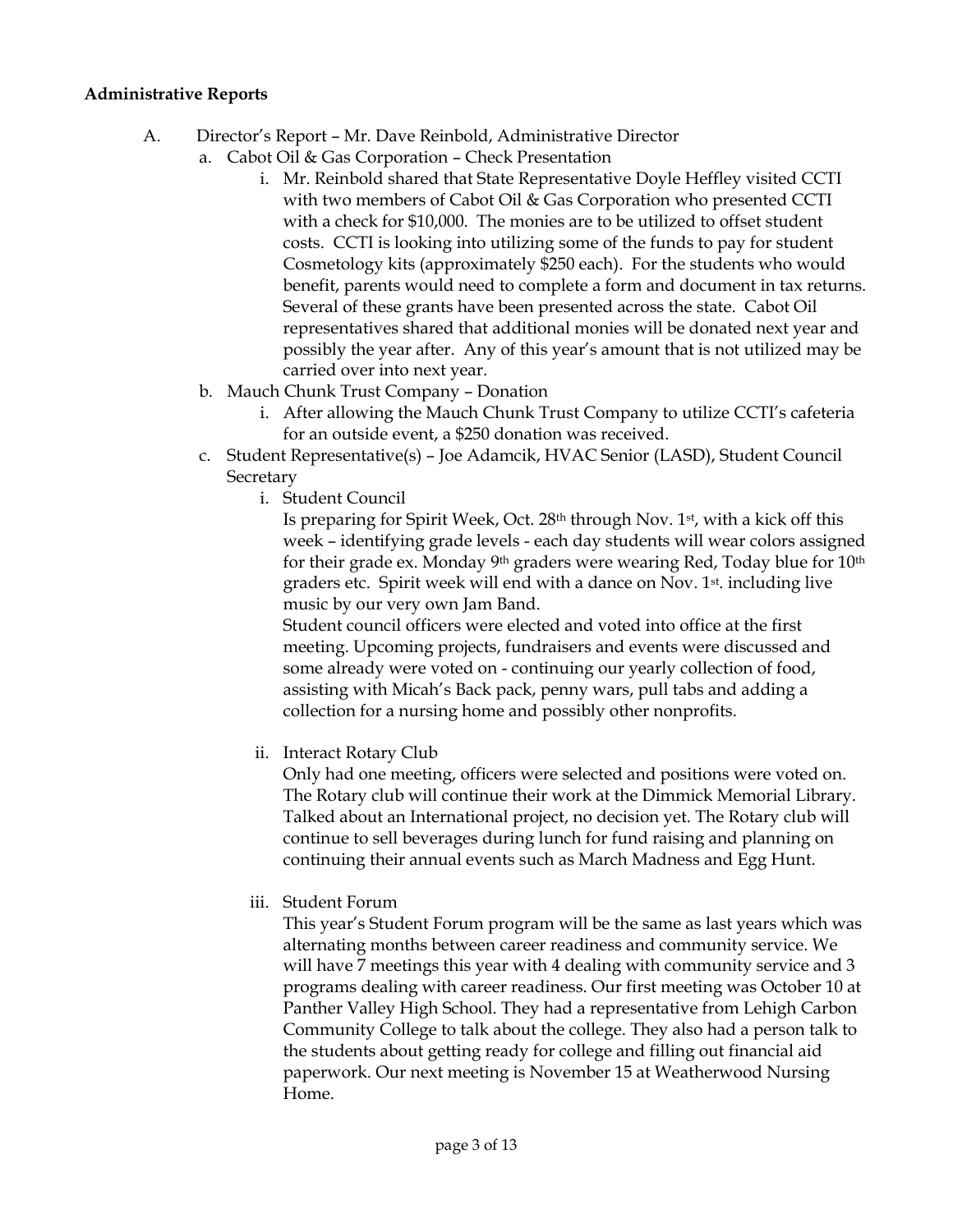iv. SADD/Aevidum

Working with HOSA, DECA, Student Council and Mrs. Conway for our annual Pink Out. All proceeds going to American Cancer Society. October 2 - American Lung Association spoke to entire school about vaping and e-cigarettes. October 18 - 8 students went to Nazareth HS for "The Talk" which is a mental

v. National Technical Honor Society

health and suicide prevention kick-off event.

NTHS is currently gearing up for its annual Tech Area Trivia Challenge, which will take place in November. The officers had a meeting on October 3rd where they discussed this event, future fundraising, charitable giving options, and an NTHS shirt design that will be created by a couple of our members and available to all of our members. NTHS members served as tour guides for the upcoming CCTI Open House and will serve as assistants at the CCTI Bag Bingo/Silent Auction.

- B. Principal's Report Mr. Brent Borzak
	- a. 2019-2020 school year has progressed towards the end of the first marking period. Senior Information Night was a success. Presentations at the sending school districts by guidance and administration have concluded. Progress reports were sent out to all parents. The Fall OAC meeting took place on October 1st and was a success. Monday and Thursday Extra Help has started and students are taking advantage of this learning opportunity. The PSAT took place on October 16th, as well as the CCTI Open House, from 5-8 PM. The freshman tours will take place at CCTI on November 7th. CCTI will be hosting our annual Veteran's Day Presentation on November 11th, with the Carbon County Veterans. On November 12th, the Precision Machining Competition at CCTI will take place. Parent/Teacher conferences have been set for December 11th.
	- b. Rebecca Schaeffer SADD/Aevidum
		- i. Mr. Borzak introduced Mrs. Schaeffer, school nurse, SADD Aevidum Advisor, and major SAP team member. Mrs. Schaeffer brought student Katelyn Green along to speak about activities completed last year as this year has just begun. Katelyn was one of the students who attended The Talk at Nazareth on October 18. Mrs. Schaeffer expressed her wish to have all students join her at this event as it is a very emotional and good program for students in just feeling accepted, and cared for, and acknowledged – the kind of environment we want to have here at CCTI.
		- ii. Katelyn Green (graphic Design senior, PASD) introduced herself and shared that she's been a member of SADD/Aevidum for two years. Following is her report:

SADD and Aevidum are two clubs that help students throughout their time at CCTI. Aevidum tries to help create a school environment where everyone feels accepted, appreciated, acknowledged, and cared for. These are the things we did last year:

• October 26<sup>th</sup>, Pink-Out – sold t-shirts and pink powder packets and teachers ran through a tunnel and students were able to "pink" their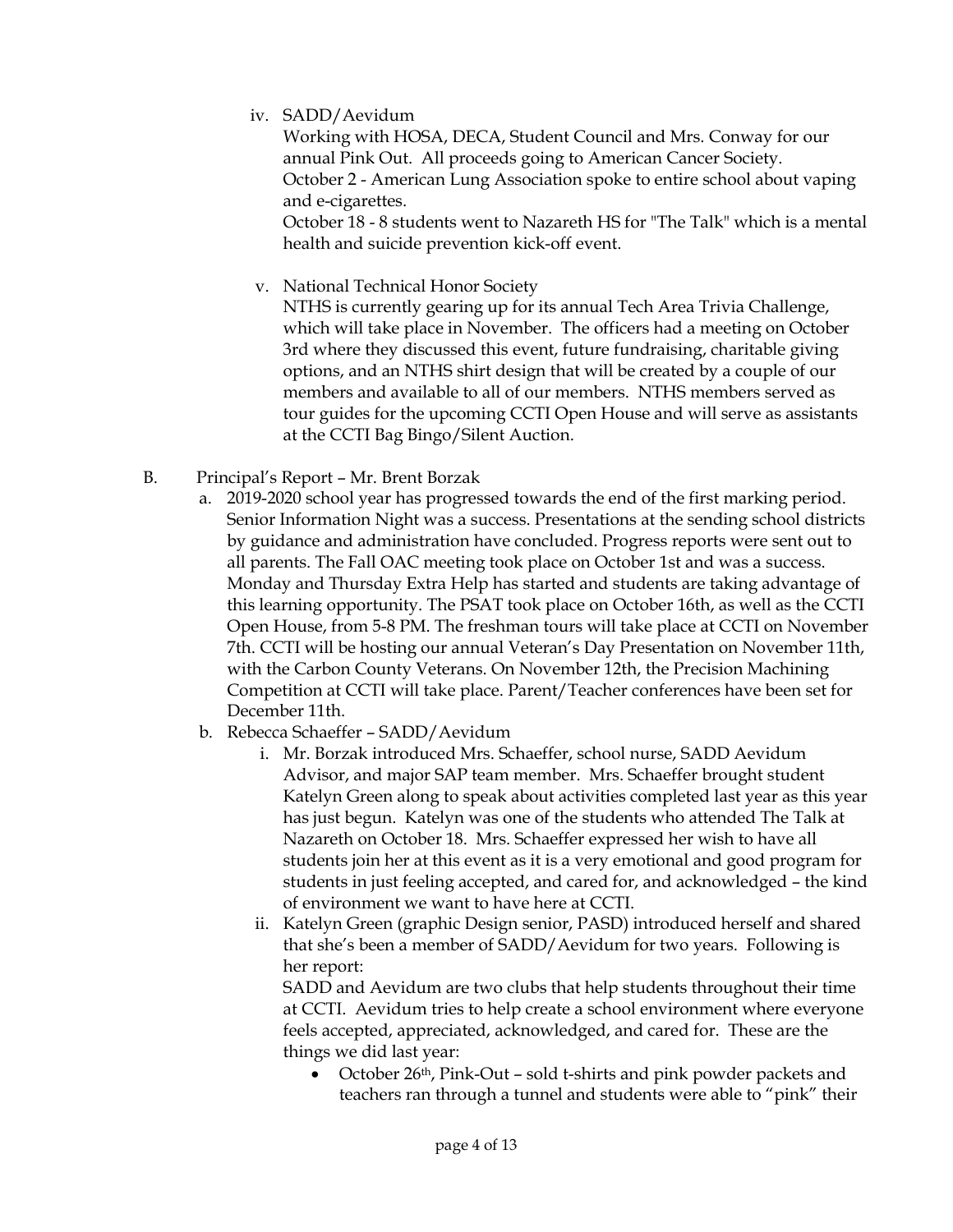teachers. We made \$507 that went to the American Cancer Society. This year we are teaming with HOSA and DECA to make it bigger and better and it will take place on October 29<sup>th</sup>.

- Mrs. Schaeffer took 7 students to the Aevidum workshop at Nazareth high school on Friday. Last year she took 8 students. At this workshop, we are taught how to create an atmosphere of the four core messages to our school. It was a great experience.
- Each year we do a faculty dress down day in the fall and spring. We made a total of \$225 that went to the GI Go Fund.
- In November for Thanksgiving we were able to give 15 CCTI families a full Thanksgiving meal.
- Five students made a video for the "Talk to Your State Senators" video contest.
- December we had Aevidum week
	- o We had a huge banner with everyone's name in the cafeteria all week.
	- o We passed smiley faces when classes changed giving a compliment to the person you were giving the smiley faces to.
	- o Black & gold day the official colors of Aevidum.
	- o Ugly sweater contest.
	- o On Friday we greeted the students with Christmas music and kind words and handed out candy canes when they went home for Christmas break.
- We sold flower-grams for Valentine's Day and were able to give \$70 to the Valor House.
- We also had the Distracted Driver Simulators in February and an Internet Safety & Cyber Addiction presenter.
- We gave \$100 to a CCTI student whose house burned down.
- And this year we had the American Lung Association come in and speak to all the students about the dangers of vaping. Katelyn shared how valuable she feels presentations like this are with a personal story of a family member who was vaping.
- Mr. Borzak reiterated the importance of these hot topic health presentations – vaping, etc. Even if we reach only one student, they are worth it. He thanked Katelyn for sharing her personal story.
- Ms. Fallow commented that the activities where students are reaching out with kindness are really a good things and very important. Katelyn agreed that the words of one person can change your day.
- c. Mr. Reinbold followed with a Flickr presentation of photos and the following events/happenings that recently took place at CCTI:
	- i. Cranberry Bog Field Trip
		- 1. Katelyn attended this field trip and explained that it is a science field trip focusing on preserving the environment. She said they examined how wet lands work and learned about a lot of plants and animals. Mr. Reinbold showed photos including some taken with the CCTI drone. The field trip was chaperoned by science teachers Anna Leigh Conway and Julia Dougherty.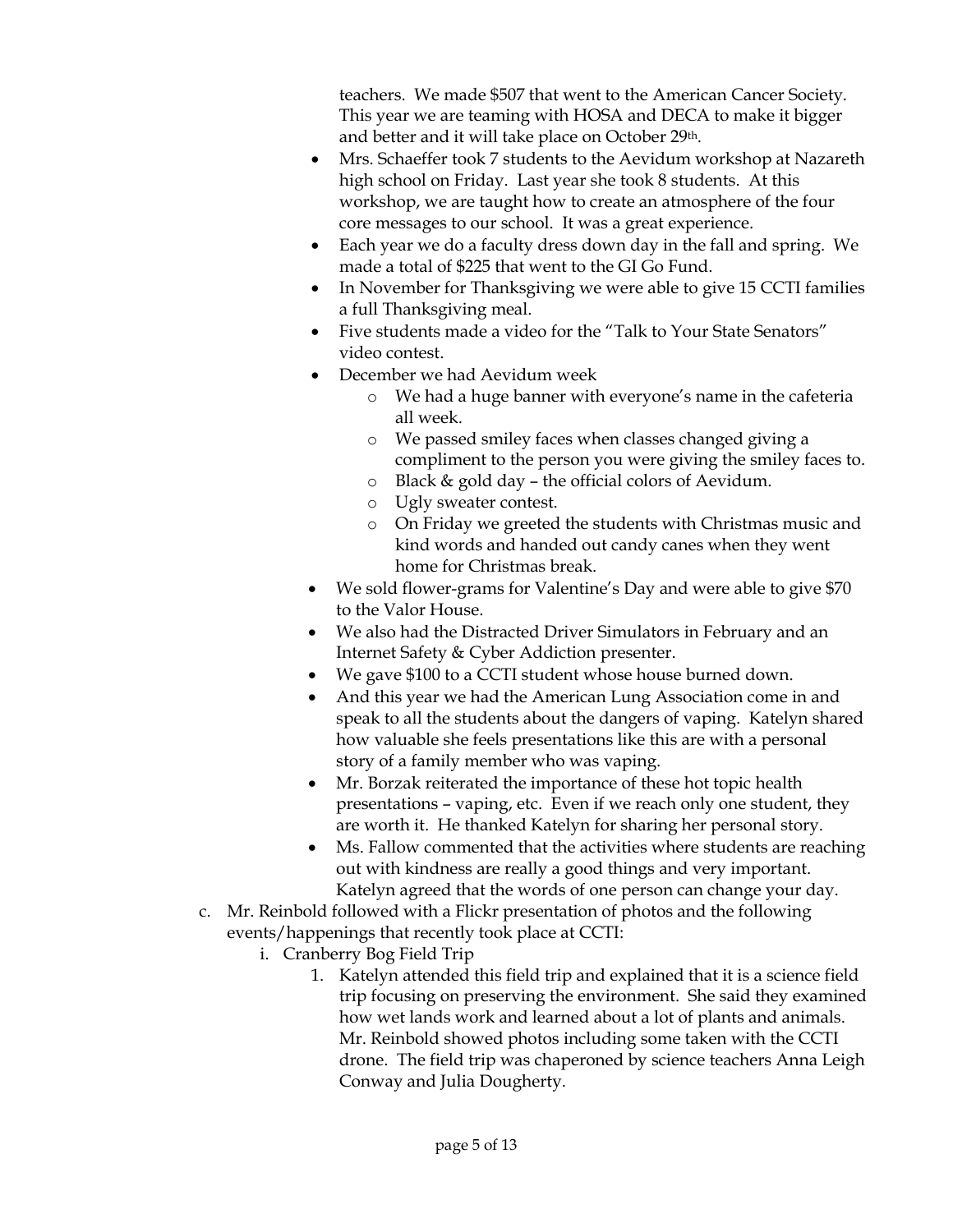- ii. SkillsUSA 5k
	- 1. The annual SkillsUSA 5k is a fundraiser that takes place at Glen Onoko. This year saw approximately 60 runners.
- iii. Pennsylvania College of Technology Field Trip
	- 1. Joe attended this field trip and described it as a Tradesmen Expo Day. He said CCTI students from HVAC, carpentry, and electrical were able to explore the college. There were excavators, backhoes, and cranes on sight. Joe said he had a great time and was able to meet a lot of new people and make new connections. He also had the chance to run a piece of heavy equipment.
	- 2. Mr. Reinbold added that the program entitled PA Build Build My Future is in its 2nd year and looks to be even bigger next year. He suggested sending districts consider sending their 9th grade students to get them interested in the trades.
- iv. Culinary Arts Field trip to LCCC
	- 1. As this is a fairly new program, all students were registered (whether they plan to attend, or not) and given information about financial aid to help build the program.
- v. Open House
	- 1. Event went really well. As in past years, marketing students each chose a non-profit organization to represent. They set up a display and sold items and or took donations for their organization. Katelyn added that graphic design raffled off a piece of student artwork.
- vi. Moravian College Field Trip
	- 1. Katelyn attended and explained that this was a field trip for AP English students to explore the college. Each student was able to choose a class to observe where they sat in the classroom for an hour with college students. They were able to explore the campus, the dorms, and the library. There was a welcome presentation by the President of the college.
- vii. Photoshoot for Yearbook
	- 1. Mr. Reinbold shared a few phots again taken by be the CCTI drone for the yearbook including the senior students standing in formation of the number 20 for the class of 2020.
- viii. Golf Tournament
	- 1. Peggy Kalogerakis shared that the event raised almost \$4,500. A majority of this money goes toward senior awards but is also utilized for other student events throughout the school year. This year had 53 golfers with an increase in donations and gifts for door prizes. Chef Burke's team finished in 1<sup>st</sup> place.
	- ix. Foothill farms Field Trip
		- 1. Katelyn attended this field trip and explained that students helped weed, and pick tomatoes and cucumbers. They learned about proper ripeness and the detriment of lantern flies. Students had the opportunity to walk the corn maze, as well. Katelyn said that approximately 2 weeks of work was completed by the students in a period of 3 hours helping the farm/farmers immensely.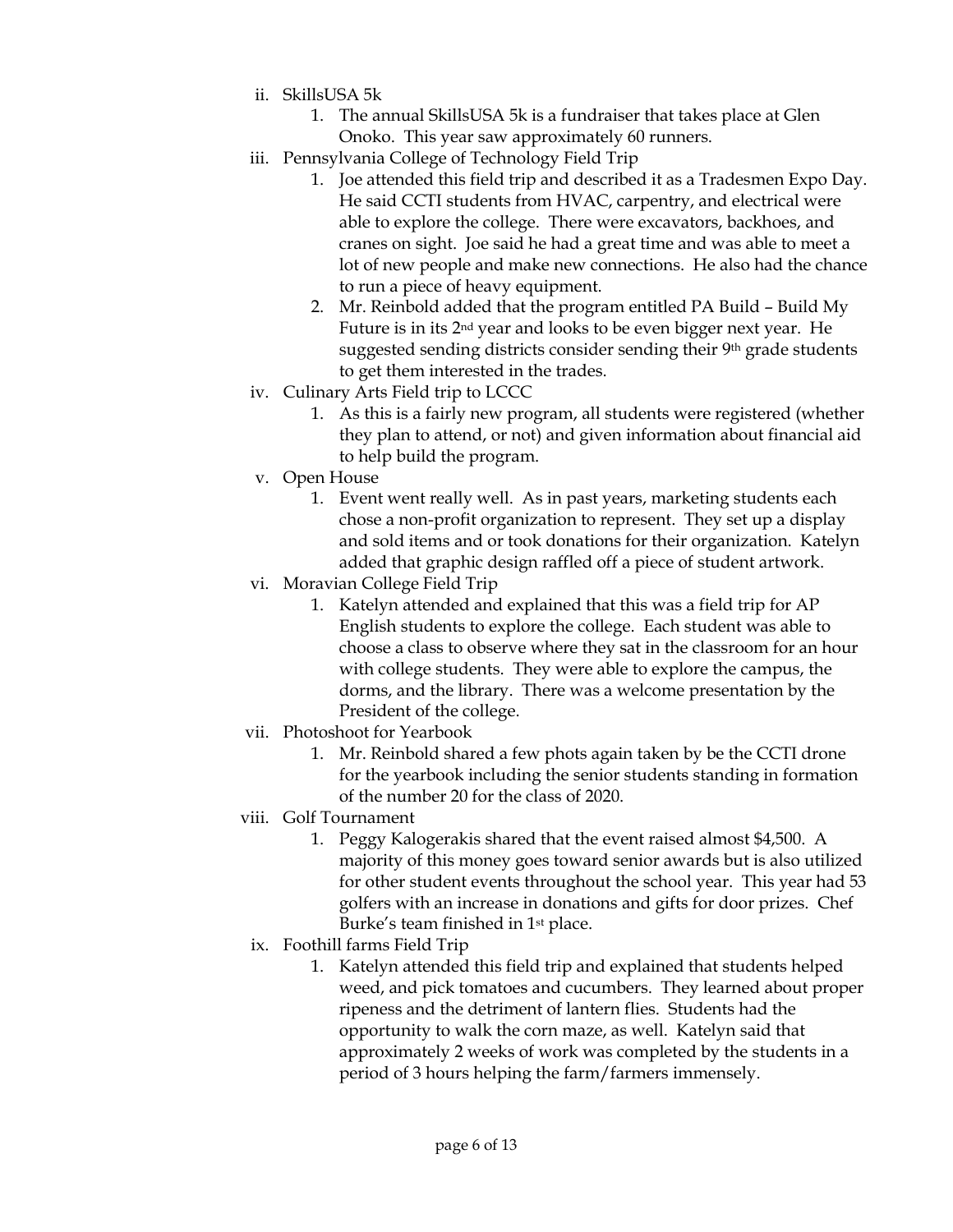- C. Special Education Report Mrs. Christine Trovato, Facilitator of Special Education
	- a. Special Education Department Update

10/22/2019

**Current # of Special Education students -** 102 Full time - 59 Part time - 43 Panther Valley SD - 16 total (14 full time; 2 half time) Palmerton ASD - 31 total (21 full time; 10 half time) Weatherly ASD - 7 total (2 full time; 5 half time) Lehighton ASD - 29 total (8 full time; 21 half time) Jim Thorpe ASD - 19 total (14 full time; 5 half time)

**Current # of 504 students -** 20 Panther Valley SD - 4 students Palmerton ASD - 4 students Weatherly ASD - 1 student Lehighton ASD - 3 students Jim Thorpe ASD - 8 students

# b. **Keystone Winter Wave**

In preparation for the Keystone Winter Wave assessments, our Special Educators have been instructed to complete an accommodations sheet. This sheet will inform our test monitors of the accommodations needed for our students with special needs.

## c. **Transition Resources**

Students' transition from school to adult life is an important series of steps. In addition to providing transition opportunities for students at CCTI, there are other organizations and agencies available to students and families in Carbon County which provide opportunities such as, work based learning, employment, independent living resources and post-secondary education.

The Bureau of Special Education's website provides information for students and families regarding post-secondary education, employment, and independent living. The website also has links to other Pennsylvania agencies and departments that can assist students in their transition. To access the information, you can use the following link:<https://secondarytransition.org/>

Benefits of WBL:

- 1. WBL connects classroom learning to the real world
- 2. WBL gives students opportunities to practice skills in real-world scenarios
- 3. WBL helps students develop soft skills
- 4. WBL gives students a chance to observe professionals in action
- 5. WBL helps students network with potential employers

Some examples of agencies and organizations- Work Based Learning (WBL) offered through IU#21 and BHA; Office of Vocational Rehabilitation (OVR); Via of the Lehigh Valley; **Project Research**; SEED program through LCCC; Career Readiness Program through LCCC.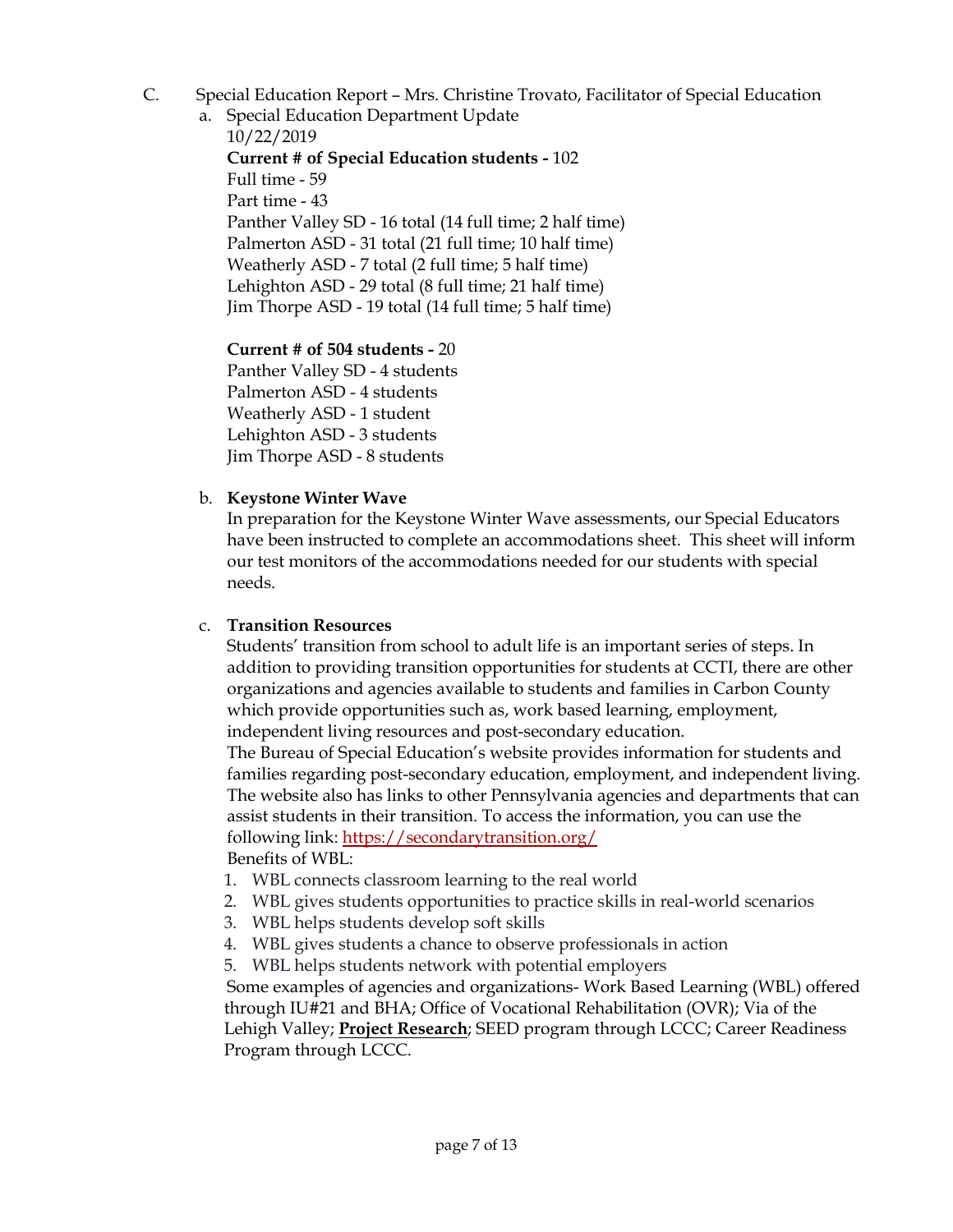# d. **Freshman Tours**

Freshman tours will take place November 7<sup>th</sup>.

- D. Building and Grounds Report Mr. Ken Walters, Supervisor of Buildings and Grounds
	- a. Welding gas line project is proceeding as anticipated.
	- b. ACR paint booth fire system update is proceeding as anticipated.
	- c. We relocated an underutilized automobile lift from our maintenance/bus garage to the ACR technical area for our students' use.
		- i. This unit is already being utilized on a daily basis vs. monthly at most when it was in our garage area.
	- d. While energy prices continue to be at a low we worked with Provident energy to extend our UGI Gas generation contract through 2023 with Direct energy. This agreement represents roughly 8K worth of total savings between school year 2018- 19 & 2019-20.
	- e. Mike Moglia Administrator Housing Standards Division PA Department of Community & Economic Development was in to complete the "rough in" inspection of the industrialized/modular home.
		- i. The unit was deemed suitable to continue to move construction forward.
		- ii. He presented to the students on his role along with the shortage of code officials in Pennsylvania as additional career path for students in the trades.
		- iii. Mike was highly impressed with our school, the training and the work our students were producing and asked for our video compilation as well as pictures to review with the Secretary – Department of Community and Economic Development.
	- f. Looking ahead to next spring we'll be starting the process of obtaining capital project quotations for our maintenance/bus garage and cold storage building roof replacements.
- E. Business Administrator's Report Mr. Jeffry P. Deutsch, Business Administrator
	- a. Spoke last month about the 2018-2019 financials. Financial reports are in and on agenda for approval this evening for CCTI, CCAVTS Foundation, and CCAVTS Authority. There were no findings in any of the reports.
	- b. Annual Financial Report was submitted today. Due October 31.
	- c. Administration is working on the 2020-2021 budget with a 2.5 percent increase in expenditures. There will again be no overall increase to the districts.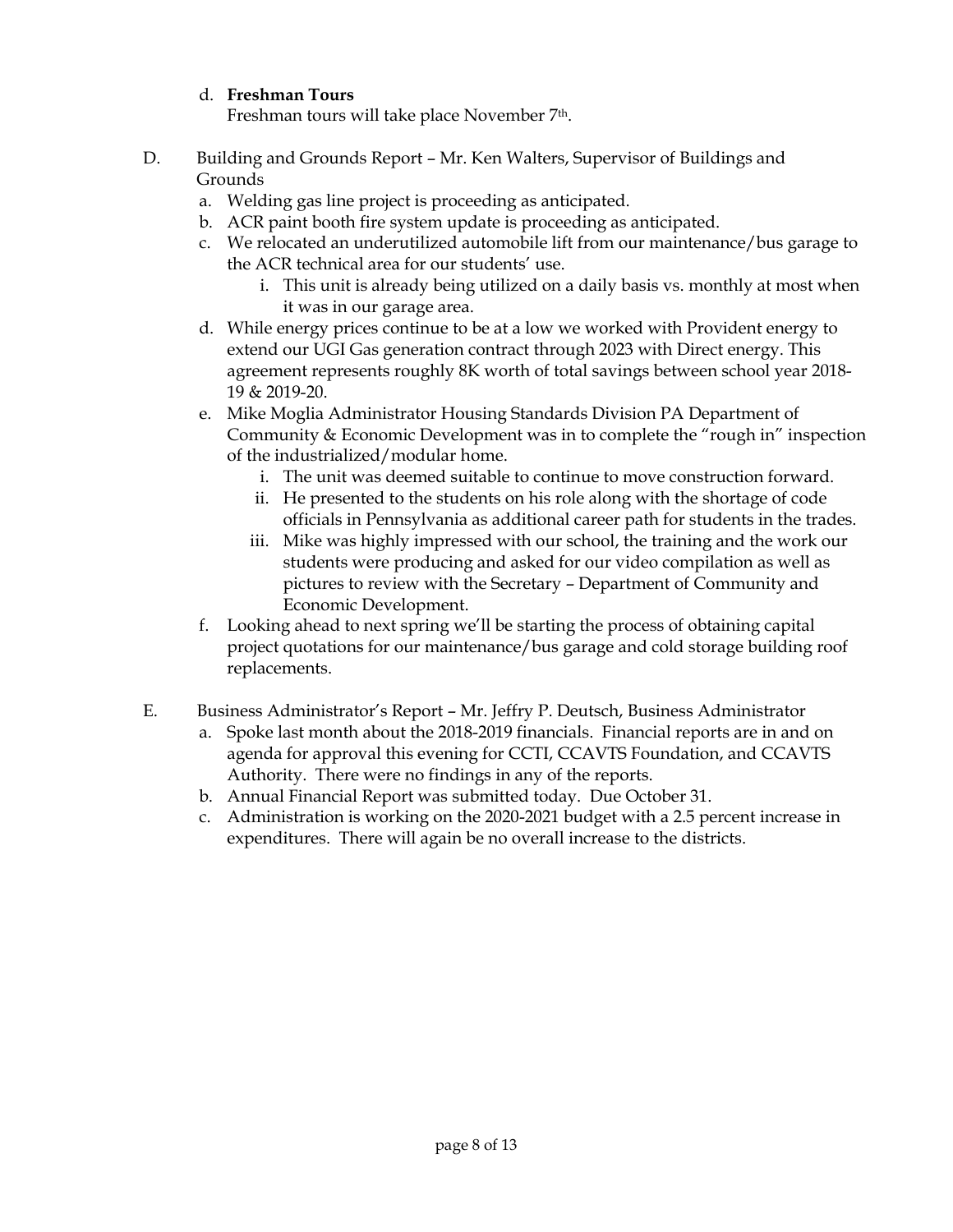### **Items of Business**

### *Personnel*

MOTION by Mr. Gryzik, SECONDED by Ms. Fallow that the following motions be approved:

#### **Adult Education Instructor Approved**

A. to approve Brian Spitzer as HVAC Adult Education Instructor on an as needed basis, at a salary of \$21.00 per hour effective November 1, 2019 through November 2020.

### **Substitutes Approved**

- B. that the below listed individuals be approved to substitute for the 2019-2020 school year at the established rates, as follows:
	- Frank Mertz\* Custodial/Maintenance/Groundskeeper/Cleaner, Teacher, Instructional Aide
	- Wendy L. Wright\* Teacher, Instructional Aide
	- Gerard Donati Teacher, Instructional Aide

Note: \* Pending receipt of all mandated clearances.

#### **Salary Adjustment Approved**

C. that the 2019-2020 salary for the following individual be adjusted as indicated as provided in the existing Agreement between the Carbon Career & Technical Institute Joint Operating Committee and the Carbon Career & Technical Institute Education Association:

> Katherine Baumgardt, English Teacher \$51,377 – 2019-2020 Salary + 900 – Master/M. EQU \$52,277 – Adjusted 2019-2020 Salary

VOTE: YES -  $\underline{4}$  NO -  $\underline{0}$  ABSENT - 1 ABSTENTIONS -  $\underline{0}$ 

Motions carried.

#### *Education*

MOTION by Ms. Fallow, SECONDED by Mr. Gryzik that the following motions be approved:

#### **Field Trip Approved**

A. that Brian Wirth, HVAC Instructor, Jeff Hazelton, Carpentry Instructor, and Walter O'Donnell, Carpentry Instructional Aide, chaperone thirty-four (34) HVAC/Carpentry/ Electrical students on a field trip to the Pennsylvania College of Technology, Williamsport, PA October 17, 2019 to attend the Construction Career Day and Industry Showcase.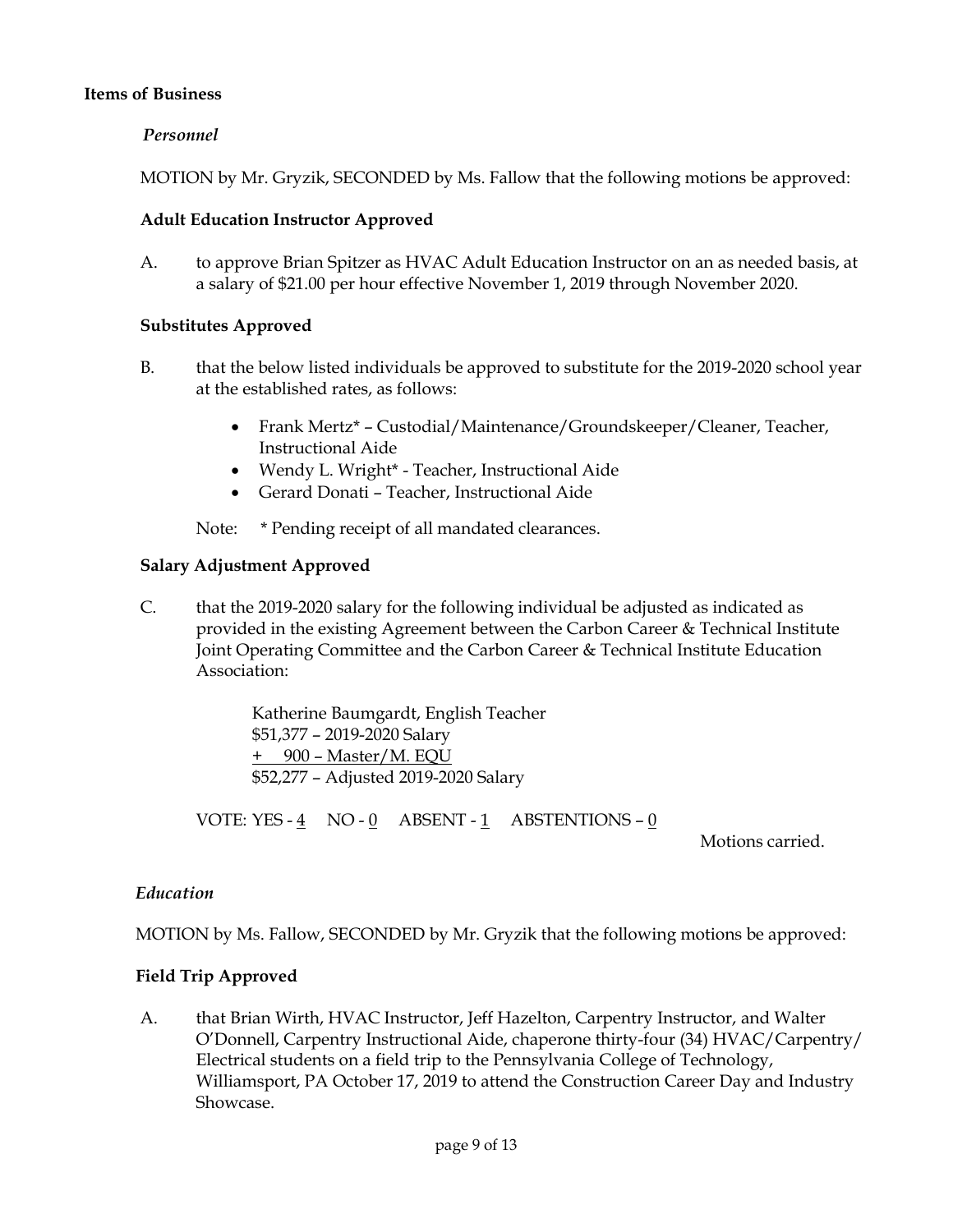# **Field Trip Approved**

B. that Autumn Frey, Health Medical Instructional Aide chaperone seven (7) Health Medical students on a field trip to Wilkes University, Wilkes Barre, PA November 8, 2019 to attend "An Experience in Nursing" Conference at Wilkes University's Passan School of Nursing.

# **Field Trip Approved**

C. that Michele Dominic, Health Medical Instructor, Autumn Frey, Health Medical Instructional Aide, Scott Bartholomew, Teacher, and Margaret Kalogerakis, Coordinator of School Improvement, chaperone forty-seven (47) Health Medical, Student Council, Rotary Interact Club students on a field trip to the American Museum of Natural History, Washington, DC November 15, 2019.

## **Homebound Instruction Approved**

D. that half-time homebound instruction be approved for student #8061 beginning October 17, 2019 through October 31, 2019.

| VOTE: YES - $4$ NO - $0$ ABSENT - 1 |  | <b>ABSTENTIONS - 0</b> |
|-------------------------------------|--|------------------------|
|                                     |  | Motions carried.       |

### *Budget & Finance*

MOTION by Mr. Gryzik, SECONDED by Ms. Fallow that the following motions be approved:

## **Audit Report Accepted – Carbon Career & Technical Institute**

A. that the Audit Report for the Carbon Career & Technical Institute submitted by Kirk, Summa & Company (East Stroudsburg, PA) for the Fiscal Year ending June 30, 2019 be accepted, as presented.

Note: No findings for the 2018-2019 General Fund Audit.

#### **Audit Report Accepted – Carbon County Area Vocational Technical School Authority**

B. that the Audit Report for the Carbon County Area Vocational-Technical School Authority submitted by Kirk, Summa & Company (East Stroudsburg, PA) for the Fiscal Year ending June 30, 2019, be accepted as presented.

Note: No findings for the 2018-2019 Authority Audit.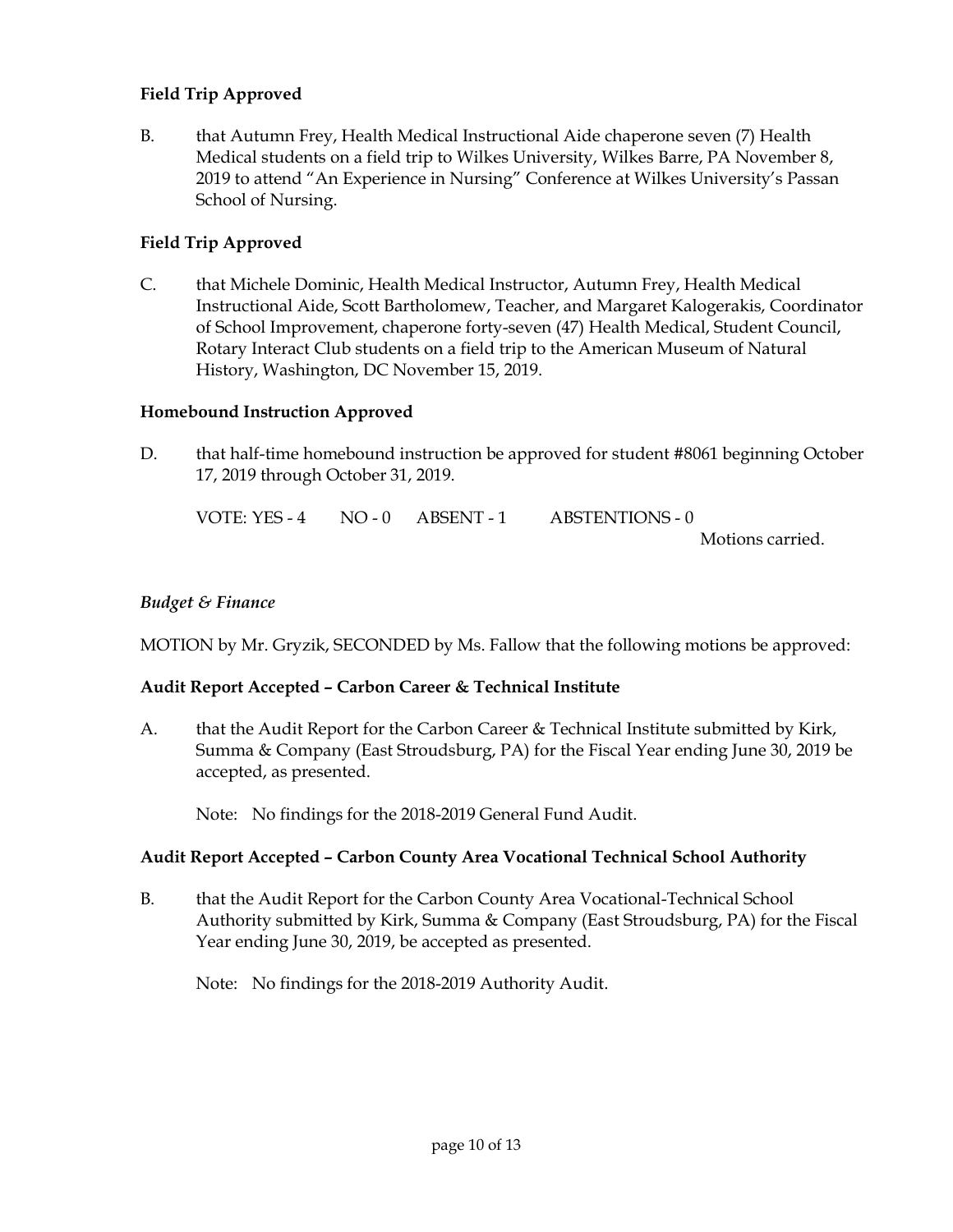# **Audit Report Accepted – Carbon County Area Vocational Technical School Foundation**

C. that the Audit Report for the Carbon County Area Vocational-Technical School Foundation submitted by Kirk, Summa & Company (East Stroudsburg, PA) for the Fiscal Year ending June 30, 2019, be accepted as presented.

Note: No findings for the 2018-2019 Foundation Audit.

VOTE: YES - 4 NO - 0 ABSENT - 1 ABSTENTIONS - 0 Motions carried.

# *Buildings & Grounds*

NONE

# *Administrative*

MOTION by Mr. Yenser, SECONDED by Ms. Fallow that the following motions be approved:

# **Policy 1st Reading Approved**

A. to approve the  $1<sup>st</sup>$  reading of the following CCTI policies, as presented:

#113.2 – Programs

## **Policy 2nd Reading Approved and Adopted**

B. to approve the 2<sup>nd</sup> reading and adoption of the following CCTI policies, as presented:

#113 – Programs #201 – Pupils #610 – Finances

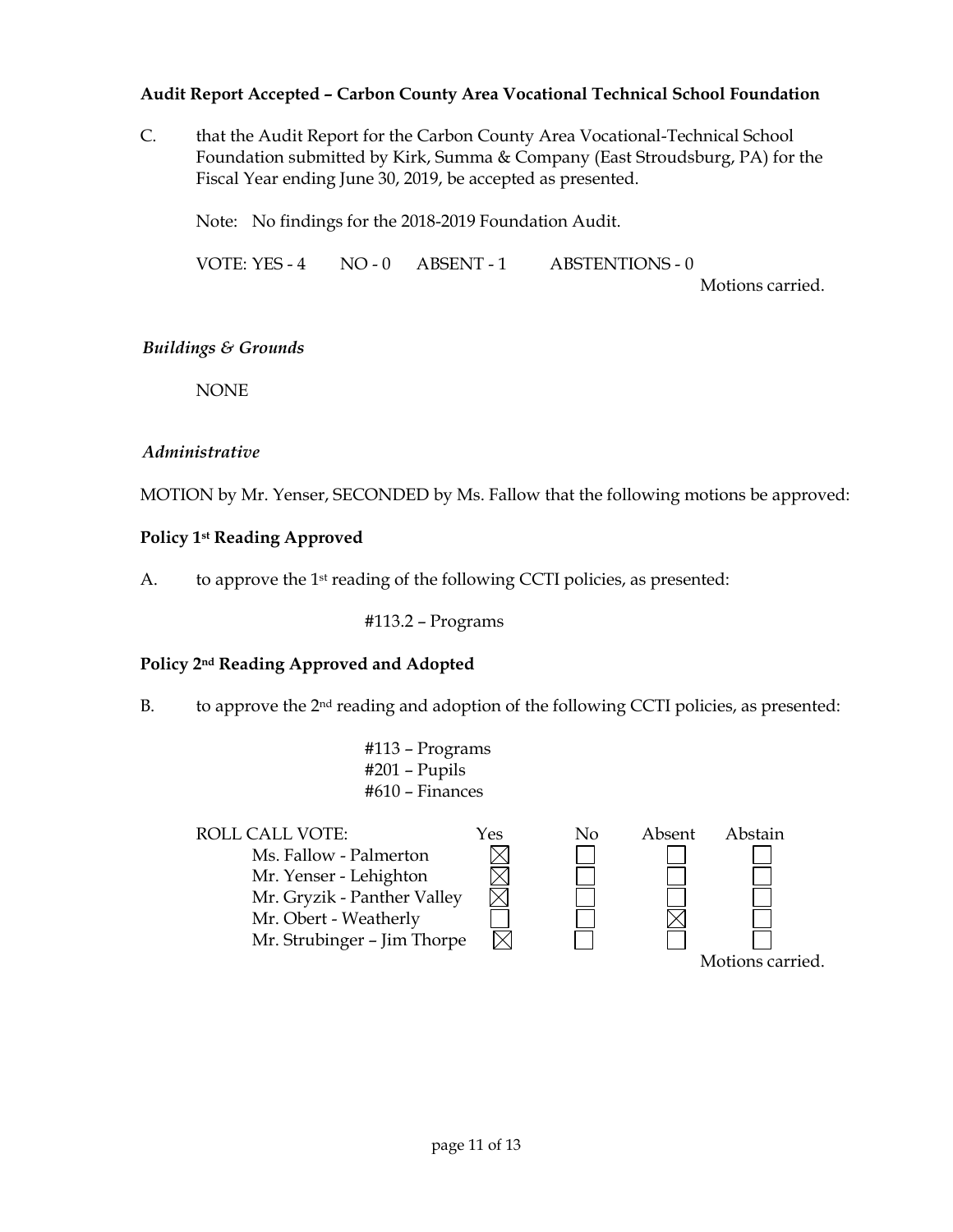# **Reports**

# **Foundation Report Accepted**

A. to accept the Carbon Career & Technical Institute Foundation Report, as presented.

Note: The balance in this account stands at \$1,753.83.

VOTE: YES - 4 NO - 0 ABSENT - 1 ABSTENTIONS - 0

Motion carried.

## **Administrative Reports**

- A. MOTION by Mr. Gryzik, SECONDED by Ms. Fallow to accept Administrative Reports from the following:
	- a. Mr. Brent Borzak, Principal
	- b. Ms. Francine Kluck, Adult Education Site Supervisor

|  | VOTE: YES - 4 NO - 0 ABSENT - 1 ABSTENTIONS - 0 |
|--|-------------------------------------------------|
|  | Motion carried.                                 |

# **Old Business**

NONE

#### **New and Miscellaneous Business**

- Mr. Reinbold shared that at the recent Occupational Advisory Committee (OAC) meetings, two members from the electrical group:
	- o Walt Bevilacqua (son attended CCTI) donated an industrial circuit breaker (estimated value - \$25,000) for students to learn on
	- o Edwin Moretz (son attended CCTI) donated a data logger to log volts and amps
- Mr. Reinbold shared that the Perkins grant has been approved for \$136,000. Twenty-two (22) iMacs were purchased for the graphic design classroom (\$28,000) and a TRAC milling machine was purchased for the precision machine technology lab (\$32,000). Staff development and some salaries are paid through this grant money, as well.
- CCTI has applied for another grant in the amount of \$25,000 for welders. We should find out if we've received it sometime in December